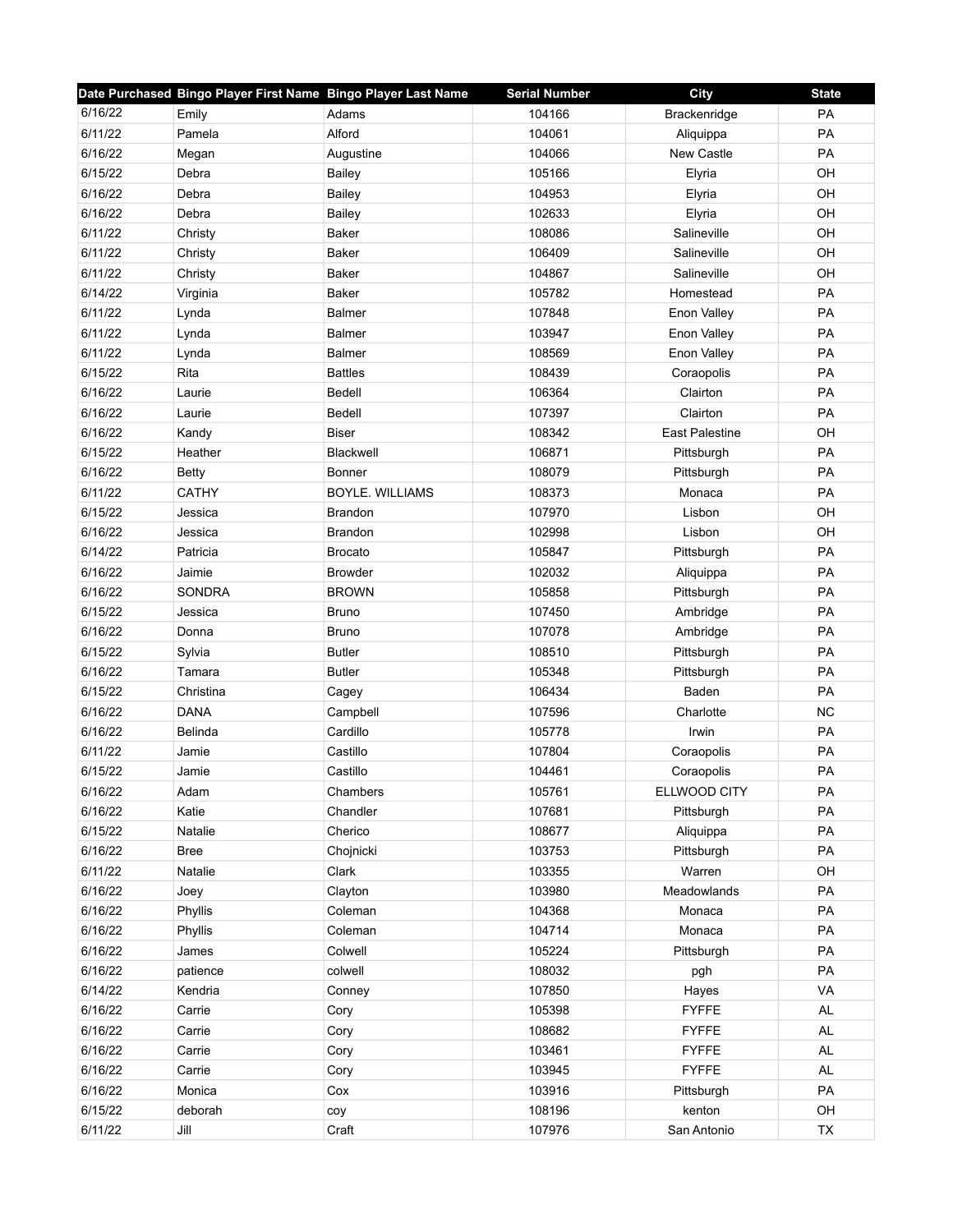|                         |                 | Date Purchased Bingo Player First Name Bingo Player Last Name | <b>Serial Number</b> | City              | <b>State</b> |
|-------------------------|-----------------|---------------------------------------------------------------|----------------------|-------------------|--------------|
| 6/11/22<br>Jill         |                 | Craft                                                         | 107749               | San Antonio       | <b>TX</b>    |
| 6/15/22                 | Denise          | Cribbs                                                        | 103784               | Beaver            | PA           |
| 6/14/22<br><b>JEAN</b>  |                 | <b>CURRAN</b>                                                 | 103608               | Canonsburg        | PA           |
| 6/14/22<br><b>JEAN</b>  |                 | <b>CURRAN</b>                                                 | 104602               | Canonsburg        | PA           |
| 6/14/22                 | Darlene         | Davis                                                         | 108783               | Monaca            | PA           |
| 6/12/22                 | Heather         | Day                                                           | 108552               | Saxonburg         | PA           |
| 6/16/22<br>Avery        |                 | Dean                                                          | 103617               | Warrendale        | PA           |
| 6/11/22<br>Vicky        |                 | DeBona                                                        | 103941               | Ambridge          | PA           |
| 6/12/22<br>Janet        |                 | Dedominicis                                                   | 106354               | Monaca            | PA           |
| 6/12/22<br>Janet        |                 | Dedominicis                                                   | 107990               | Monaca            | PA           |
| 6/12/22                 | Darlene         | DeMario                                                       | 104232               | Wadsworth         | OH           |
| 6/14/22                 | Helene          | Demel                                                         | 102208               | Moon twp          | PA           |
| 6/14/22                 | Helene          | Demel                                                         | 107805               | Moon twp          | PA           |
| 6/16/22<br>Tami         |                 | Deutsch                                                       | 108785               | Aliquippa         | PA           |
| 6/16/22                 | Barbara         | Dippel                                                        | 108543               | Gibsonia          | PA           |
| 6/12/22                 | Bonnie          | Dorchnic                                                      | 106320               | Aliquippa         | <b>PA</b>    |
| 6/16/22                 | Wendy           | <b>Drabbs</b>                                                 | 105876               | Pittsburgh        | PA           |
| 6/16/22<br>Traci        |                 | Dreyer                                                        | 108339               | Freedom           | PA           |
| 6/16/22<br>Traci        |                 | Dreyer                                                        | 107073               | Freedom           | <b>PA</b>    |
| 6/13/22<br>Karen        |                 | Duffy                                                         | 106536               | Beaver            | PA           |
| 6/16/22<br>Tara         |                 | Durinsky                                                      | 108292               | Monaca            | PA           |
| 6/16/22<br>Terri        |                 | Dusch                                                         | 108212               | Moon Township     | PA           |
| 6/11/22                 | Evelyn          | Edwards                                                       | 107634               | Freedom           | PA           |
| 6/11/22                 | Evelyn          | Edwards                                                       | 103742               | Freedom           | PA           |
| 6/16/22                 | Michelle        | Edwards                                                       | 104153               | Freedom           | PA           |
| 6/16/22                 | Michelle        | Edwards                                                       | 104768               | Freedom           | PA           |
| 6/16/22<br>mary         |                 | farabaugh                                                     | 103260               | Carrolltown       | PA           |
| 6/14/22<br>Kathy        |                 | Farhan                                                        | 104582               | Cortlandt manor   | <b>NY</b>    |
| 6/16/22                 | Michelle        | Fisher                                                        | 107750               | Valencia          | PA           |
| 6/16/22                 | Margaret        | Flannery                                                      | 106918               | Fort Myers        | <b>FL</b>    |
| 6/15/22                 | Rosetta         | Fox                                                           | 104908               | Andover           | OH           |
| 6/15/22                 | Marsha          | Galanski                                                      | 104609               | New Castle        | PA           |
| 6/15/22                 | Marsha          | Galanski                                                      | 108025               | <b>New Castle</b> | PA           |
| 6/11/22<br>Toni         |                 | Gibson                                                        | 104623               | Negley            | OH           |
| 6/16/22                 | Renee           | Goldinger                                                     | 102428               | Rochester         | PA           |
| 6/16/22<br>Fran         |                 | Goldston                                                      | 104546               | Pittsburgh        | PA           |
| 6/11/22<br>John         |                 | gordon                                                        | 106240               | Vallejo           | CA           |
| 6/15/22<br>John         |                 | <b>GORDON</b>                                                 | 106308               | Vallejo           | CA           |
| 6/16/22<br><b>Brian</b> |                 | Gostic                                                        | 108689               | Canonsburg        | PA           |
| 6/16/22<br><b>Brian</b> |                 | Gostic                                                        | 106695               | Canonsburg        | PA           |
| 6/16/22<br><b>Brian</b> |                 | Gostic                                                        | 109043               | Canonsburg        | PA           |
| 6/16/22<br><b>Brian</b> |                 | Gostic                                                        | 107700               | Canonsburg        | PA           |
| 6/16/22<br>Brian        |                 | Gostic                                                        | 107945               | Canonsburg        | PA           |
| 6/16/22                 | Jennifer        | Gostic                                                        | 107794               | Canonsburg        | PA           |
| 6/16/22                 | Jennifer        | Gostic                                                        | 104106               | Canonsburg        | PA           |
| 6/16/22                 | Jennifer        | Gostic                                                        | 102952               | Canonsburg        | PA           |
| 6/13/22<br>Joyce        |                 | Gray                                                          | 104626               | Dundalk           | <b>MD</b>    |
| 6/15/22<br>Sarita       |                 | Gray                                                          | 103967               | Toledo            | OH           |
| 6/15/22                 | Mary lou        | Greene                                                        | 107615               | New. Castle       | PA           |
| 6/15/22                 | Marisa          | Hairston-Fisher                                               | 108240               | Antioch           | <b>TN</b>    |
| 6/15/22                 | Marisa          | Hairston-Fisher                                               | 108324               | Antioch           | <b>TN</b>    |
| 6/16/22                 | <b>Brittany</b> | Hammel                                                        | 108792               | Pittsburgh        | PA           |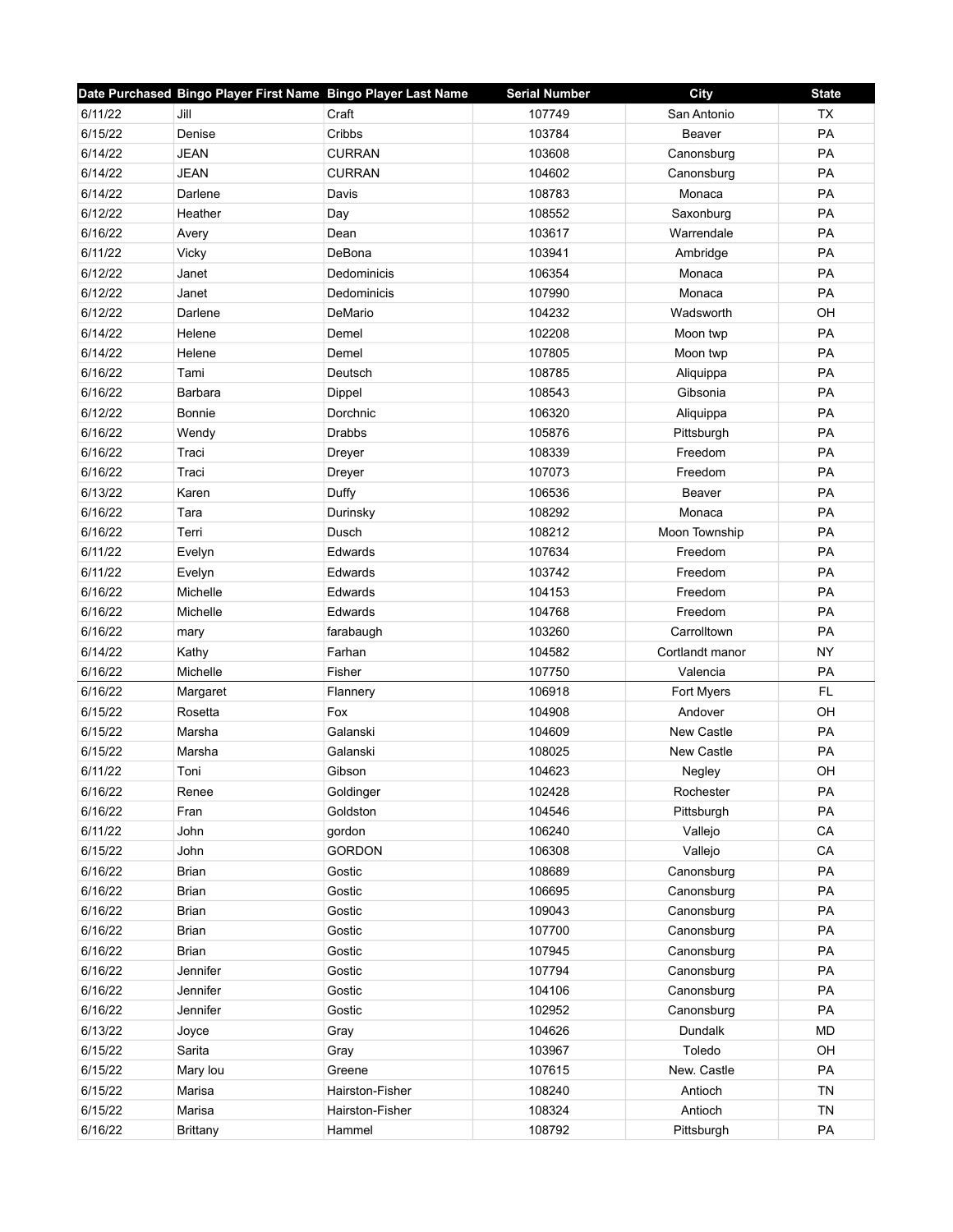|         | Date Purchased Bingo Player First Name Bingo Player Last Name |                    | <b>Serial Number</b> | City                  | <b>State</b> |
|---------|---------------------------------------------------------------|--------------------|----------------------|-----------------------|--------------|
| 6/16/22 | Nina                                                          | Hargrove           | 104670               | Washington            | PA           |
| 6/16/22 | Kymberlie                                                     | Harris             | 103711               | Emsworth              | PA           |
| 6/16/22 | Kizzy                                                         | Hazlip             | 106119               | <b>PITTSBURGH</b>     | PA           |
| 6/16/22 | Austin                                                        | Heath              | 108513               | Lisbon                | OH           |
| 6/16/22 | brenda                                                        | helmick            | 105254               | Irwin, PA             | PA           |
| 6/15/22 | Kathy                                                         | Hernandez          | 103444               | Yorktown Heights      | <b>NY</b>    |
| 6/16/22 | Constance                                                     | Herring            | 107731               | Pgh                   | PA           |
| 6/16/22 | Alicia                                                        | Hostnik            | 108898               | <b>East Palestine</b> | OH           |
| 6/12/22 | Eugenia                                                       | Houser             | 106793               | Monaca                | PA           |
| 6/16/22 | Eugenia                                                       | Houser             | 106757               | Monaca                | PA           |
| 6/16/22 | Michelle                                                      | <b>Ivosevic</b>    | 108679               | Springdale            | PA           |
| 6/16/22 | Mickey                                                        | <b>Ivosevic</b>    | 104408               | Springdale            | PA           |
| 6/13/22 | Marva                                                         | Jackson            | 108774               | Gastonia              | <b>NC</b>    |
| 6/16/22 | Judea                                                         | Jackson            | 102964               | Pittsburgh            | PA           |
| 6/16/22 | Catherine                                                     | Jaquay             | 103912               | Aliquippa             | PA           |
| 6/15/22 | Sharise                                                       | Jefferson          | 106244               | East Pittsburgh       | PA           |
| 6/15/22 | Sharise                                                       | Jefferson          | 107070               | East Pittsburgh       | PA           |
| 6/16/22 | Rachelle                                                      | Jemison            | 108764               | Fayetteville          | NC           |
| 6/16/22 | Mittieann                                                     | Jenkins            | 105961               | Munhall               | <b>PA</b>    |
| 6/16/22 | Mittieann                                                     | Jenkins            | 102408               | Munhall               | PA           |
| 6/15/22 | Shirlene                                                      | Jethroe            | 104574               | Youngstown            | OH           |
| 6/11/22 | Karen                                                         | Johnson            | 103756               | <b>New Castle</b>     | PA           |
| 6/11/22 | Theresa                                                       | Johnson            | 108428               | Pittsburgh            | PA           |
| 6/11/22 | Earl                                                          | Johnson            | 107593               | <b>PITTSBURGH</b>     | PA           |
| 6/13/22 | Princess                                                      | Johnson            | 108676               | Clermont              | <b>FL</b>    |
| 6/16/22 | Karen                                                         | Johnson            | 104486               | <b>New Castle</b>     | PA           |
| 6/16/22 | Jasmin                                                        | Jones              | 106347               | Pittsburgh            | PA           |
| 6/15/22 | tracy                                                         | Kalsky             | 104968               | mt vernon             | <b>NY</b>    |
| 6/16/22 | tracy                                                         | Kalsky             | 104341               | mt vernon             | <b>NY</b>    |
| 6/12/22 | <b>ROSELY</b>                                                 | <b>KEEFER</b>      | 105773               | finleyville           | PA           |
| 6/16/22 | Cheryl                                                        | Keefer             | 108925               | <b>Belle Vernon</b>   | PA           |
| 6/15/22 | Jodi                                                          | Keifner            | 102702               | Corapolis             | PA           |
| 6/12/22 | Louise                                                        | Kenney             | 109050               | Pittsburgh            | PA           |
| 6/12/22 | Louise                                                        | Kenney             | 109041               | Pittsburgh            | PA           |
| 6/13/22 | Louise                                                        | Kenney             | 108389               | Pittsburgh            | PA           |
| 6/13/22 | Louise                                                        | Kenney             | 103671               | Pittsburgh            | PA           |
| 6/16/22 | Ivy                                                           | Kimbrough          | 104473               | New Brighton          | PA           |
| 6/16/22 | Ivy                                                           | Kimbrough          | 106911               | New Brighton          | PA           |
| 6/16/22 | Rosetta                                                       | King               | 108361               | Rankin                | PA           |
| 6/16/22 | Veronica                                                      | Kline              | 104984               | <b>Beaver Falls</b>   | PA           |
| 6/16/22 | Veronica                                                      | Kline              | 105362               | <b>Beaver Falls</b>   | PA           |
| 6/12/22 | Leslie                                                        | Koratich           | 107722               | Beaver                | PA           |
| 6/12/22 | Leslie                                                        | Koratich           | 103051               | Beaver                | PA           |
| 6/16/22 | <b>Bridget</b>                                                | Kornish            | 108637               | Pittsburgh            | PA           |
| 6/13/22 | Wendy                                                         | Kryder             | 106179               | New Brighton          | PA           |
| 6/13/22 | Wendy                                                         | Kryder             | 103143               | New Brighton          | PA           |
| 6/16/22 | <b>SHEILA</b>                                                 | KYLES (WASHINGTON) | 101619               | Pittsburgh            | PA           |
| 6/16/22 | Cindy                                                         | Lang               | 108253               | Beaver                | PA           |
| 6/16/22 | Cindy                                                         | Lang               | 105184               | Beaver                | PA           |
| 6/16/22 | Cindy                                                         |                    | 107003               | Beaver                | PA           |
| 6/16/22 | Cindy                                                         | Lang<br>Lang       | 107907               | Beaver                | PA           |
| 6/16/22 | Cindy                                                         |                    | 108125               | Beaver                | PA           |
|         |                                                               | Lang               |                      |                       |              |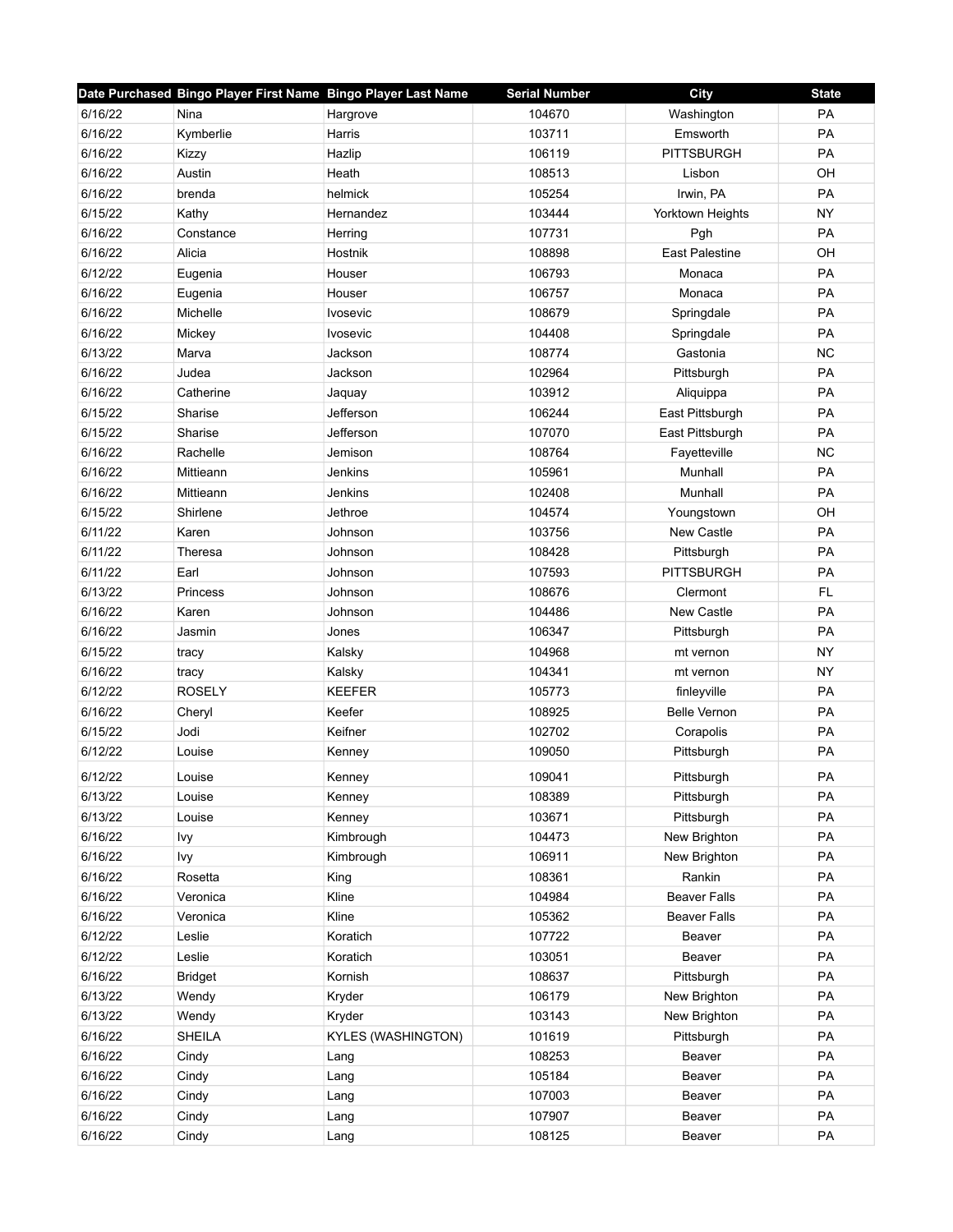|         | Date Purchased Bingo Player First Name Bingo Player Last Name |               | <b>Serial Number</b> | <b>City</b>           | <b>State</b> |
|---------|---------------------------------------------------------------|---------------|----------------------|-----------------------|--------------|
| 6/16/22 | Cindy                                                         | Lang          | 107350               | Beaver                | PA           |
| 6/11/22 | Catherine                                                     | Lash          | 107583               | Pittsburgh            | PA           |
| 6/15/22 | Nadine                                                        | Long          | 106589               | Pittsburgh            | PA           |
| 6/16/22 | Nadine                                                        | Long          | 104635               | Pittsburgh            | PA           |
| 6/16/22 | Anitra                                                        | Lowe          | 106046               | Aliquippa             | PA           |
| 6/16/22 | Anitra                                                        | Lowe          | 107152               | Aliquippa             | PA           |
| 6/16/22 | Anitra                                                        | Lowe          | 108910               | Aliquippa             | PA           |
| 6/16/22 | Anitra                                                        | Lowe          | 106064               | Aliquippa             | PA           |
| 6/16/22 | Shelli                                                        | Lusty         | 104183               | Baden                 | PA           |
| 6/16/22 | Shelli                                                        | Lusty         | 106992               | Baden                 | PA           |
| 6/16/22 | R Wayne                                                       | lykens        | 106351               | sewickley             | PA           |
| 6/16/22 | R Wayne                                                       | lykens        | 108454               | sewickley             | PA           |
| 6/16/22 | Debi                                                          | Marks         | 106977               | Industry              | PA           |
| 6/16/22 | Joycelyn                                                      | Marshall      | 105266               | Bellevue              | PA           |
| 6/15/22 | michael                                                       | marson        | 102936               | Murrysville           | PA           |
| 6/16/22 | Ed                                                            | Martin        | 105238               | Aliquippa             | PA           |
| 6/16/22 | Joyce                                                         | Martin        | 105652               | Pittsburgh            | PA           |
| 6/16/22 | Joyce                                                         | Martin        | 103295               | Pittsburgh            | PA           |
| 6/16/22 | Joyce                                                         | Martin        | 103114               | Pittsburgh            | PA           |
| 6/15/22 | Linda                                                         | Mccarriher    | 104451               | Baden                 | PA           |
| 6/12/22 | Pauline                                                       | McCarthy      | 107290               | Pittsburgh            | PA           |
| 6/16/22 | Barbara                                                       | McClelland    | 104792               | Pittsburgh            | PA           |
| 6/16/22 | Rhonda                                                        | McCray        | 108760               | Pittsburgh            | PA           |
| 6/16/22 | Linda                                                         | McDade        | 106760               | Verona                | PA           |
| 6/16/22 | Chelsea                                                       | McDade        | 103748               | Lower Burrell         | PA           |
| 6/15/22 | Scott                                                         | McKeel        | 107529               | Beaver                | PA           |
| 6/16/22 | <b>ANDREA</b>                                                 | <b>MERCER</b> | 102316               | <b>NEW CUMBERLAND</b> | WV           |
| 6/16/22 | <b>ANDREA</b>                                                 | <b>MERCER</b> | 103717               | <b>NEW CUMBERLAND</b> | WV           |
| 6/12/22 | Amanda                                                        | Meredith      | 107472               | Coraopolis            | PA           |
| 6/15/22 | Kathy                                                         | Messenger     | 106817               | Escanaba              | MI           |
| 6/16/22 | <b>Brian</b>                                                  | Meyer         | 107494               | Reston                | VA           |
| 6/16/22 | Marlene                                                       | Moore         | 102072               | <b>PITTSBURGH</b>     | PA           |
| 6/16/22 | Mary                                                          | Moore         | 104611               | New Castle            | PA           |
| 6/16/22 | Kelly                                                         | Moore         | 102612               | <b>McKees Rocks</b>   | PA           |
| 6/16/22 | Kristen                                                       | Moore         | 108767               | Monaca                | PA           |
| 6/15/22 | Selina                                                        | Morel         | 108612               | Pittsburgh            | PA           |
| 6/16/22 | Selina                                                        | Morel         | 105464               | Pittsburgh            | PA           |
| 6/16/22 | Bethany                                                       | Morrow        | 107034               | Beaver                | PA           |
| 6/16/22 | Marilynn                                                      | Moss          | 108635               | Sharon                | PA           |
| 6/12/22 | Linda                                                         | Moyer         | 104909               | Beaver                | PA           |
| 6/16/22 | Colleen                                                       | Murray        | 103903               | McDonald              | PA           |
| 6/12/22 | Cheryl                                                        | <b>Myers</b>  | 105489               | Hookstown             | PA           |
| 6/12/22 | Cheryl                                                        | <b>Myers</b>  | 105132               | Hookstown             | PA           |
| 6/11/22 | Susan                                                         | <b>Myers</b>  | 103822               | Monaca                | PA           |
| 6/16/22 | Valerie                                                       | <b>Myers</b>  | 103845               | Aliquippa             | PA           |
| 6/16/22 | Vanita                                                        | Nizer         | 109095               | Midland               | PA           |
| 6/16/22 | Vanita                                                        | Nizer         | 109023               | Midland               | PA           |
| 6/12/22 | Cynthia                                                       | Norris        | 106585               | Norfolk               | VA           |
| 6/16/22 | Cynthia                                                       | Norris        | 101670               | Norfolk               | VA           |
| 6/11/22 | Stephanie                                                     | Parisi        | 107462               | Monaca                | PA           |
| 6/13/22 | Shirley                                                       | Parson        | 107931               | Shirleu               | OH           |
| 6/16/22 | Shirley                                                       | Parson        | 104195               | Shirleu               | OH           |
|         |                                                               |               |                      |                       |              |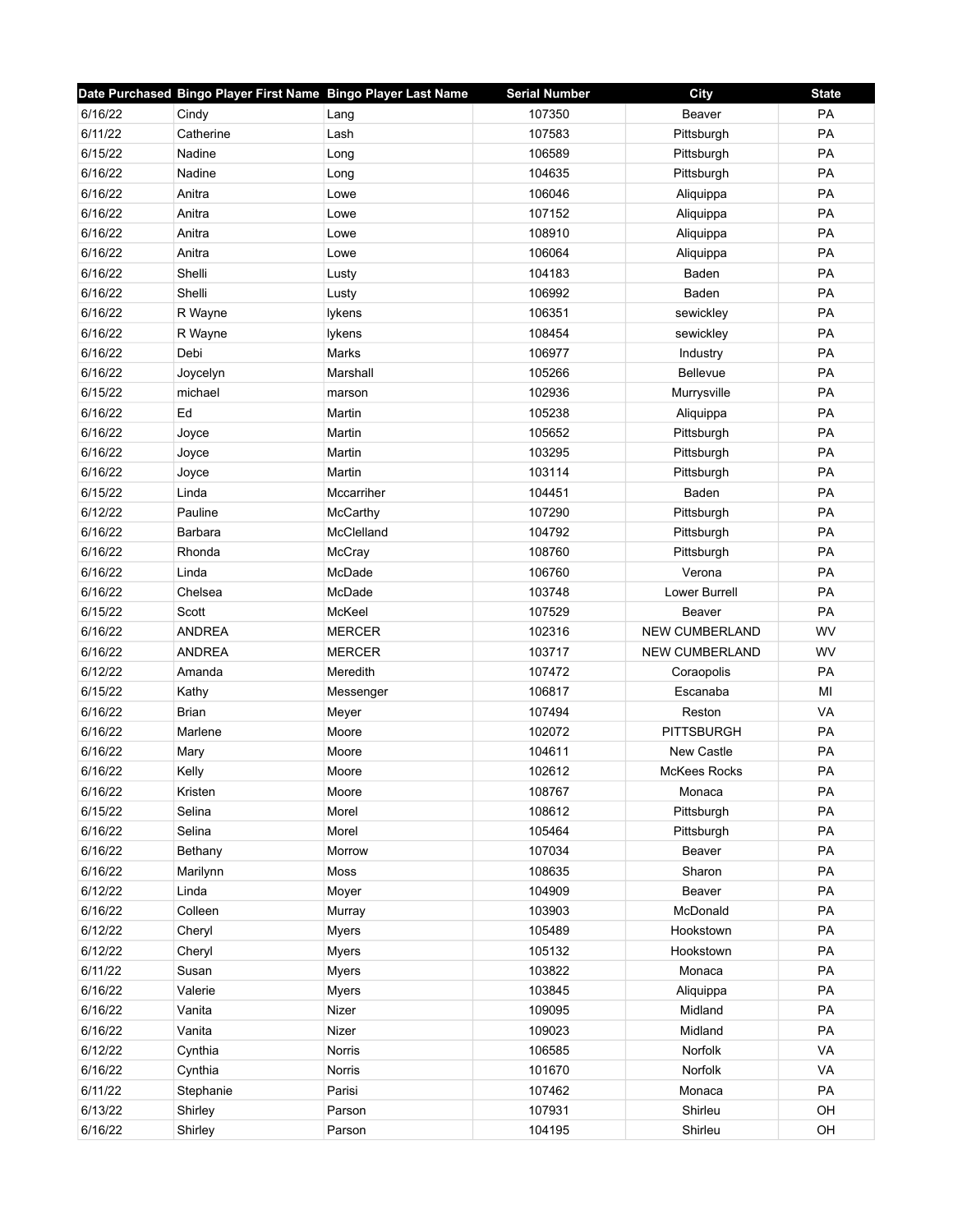|         | Date Purchased Bingo Player First Name Bingo Player Last Name |               | <b>Serial Number</b> | City                  | <b>State</b> |
|---------|---------------------------------------------------------------|---------------|----------------------|-----------------------|--------------|
| 6/16/22 | Steve                                                         | Perell        | 107862               | Monaca                | PA           |
| 6/13/22 | Mary                                                          | Porter        | 106996               | Washington            | PA           |
| 6/16/22 | <b>DARIN</b>                                                  | <b>PORTO</b>  | 108455               | Beaver falls          | PA           |
| 6/16/22 | <b>DARIN</b>                                                  | <b>PORTO</b>  | 109024               | Beaver falls          | PA           |
| 6/16/22 | Rose                                                          | Pugliese      | 107605               | Verona PA             | PA           |
| 6/12/22 | Lori                                                          | Purnell       | 105360               | Industry              | PA           |
| 6/16/22 | Lori                                                          | Purnell       | 108988               | Industry              | PA           |
| 6/16/22 | <b>Misty</b>                                                  | Rajter        | 105443               | Beaver                | PA           |
| 6/16/22 | Misty                                                         | Rajter        | 108813               | Beaver                | PA           |
| 6/16/22 | Misty                                                         | Rajter        | 104327               | Beaver                | PA           |
| 6/14/22 | Mariann                                                       | Ray           | 106045               | Riverview             | PA           |
| 6/16/22 | Arletta                                                       | Redmond       | 108953               | Pittsburgh            | PA           |
| 6/16/22 | <b>Brittany</b>                                               | Reed          | 102284               | Commerce              | GA           |
| 6/11/22 | Tammy                                                         | Richard       | 106141               | Northampton           | PA           |
| 6/11/22 | Tammy                                                         | Richard       | 103965               | Northampton           | PA           |
| 6/11/22 | Tammy                                                         | Richard       | 102209               | Northampton           | PA           |
| 6/11/22 | Tammy                                                         | Richard       | 108380               | Northampton           | PA           |
| 6/11/22 | Tricia                                                        | Richardson    | 107055               | San Antonio           | <b>TX</b>    |
| 6/11/22 | Theresa                                                       | Riddle        | 107919               | Pittsburgh            | PA           |
| 6/11/22 | Carmenlita                                                    | Ridout-Martin | 102178               | Ambridge              | PA           |
| 6/12/22 | Tammi                                                         | Rishel        | 107211               | <b>New Castle</b>     | PA           |
| 6/11/22 | Emily                                                         | Saffron       | 103220               | Baden                 | PA           |
| 6/11/22 | Emily                                                         | Saffron       | 107041               | Baden                 | PA           |
| 6/16/22 | Herkeisha                                                     | Sails         | 108247               | <b>Braddock</b>       | PA           |
| 6/16/22 | Cari                                                          | Salley        | 108473               | Bridgeville           | PA           |
| 6/16/22 | Cari                                                          | Salley        | 105257               | <b>Bridgeville</b>    | PA           |
| 6/16/22 | Donna                                                         | Savanovich    | 106745               | <b>Beaver Falls</b>   | PA           |
| 6/15/22 | jennifer                                                      | Schaffer      | 104625               | <b>New Castle</b>     | PA           |
| 6/16/22 | Colleen                                                       | Seiler        | 103639               | Pittsburgh            | PA           |
| 6/15/22 | Kathy                                                         | Smith         | 104046               | <b>East Palestine</b> | OH           |
| 6/15/22 | Richard                                                       | Smith         | 103606               | <b>East Palestine</b> | OH           |
| 6/16/22 | Jermaine                                                      | Smith         | 104859               | Dormont               | PA           |
| 6/15/22 | Kenny                                                         | Solomon       | 109090               | Darlington            | PA           |
| 6/12/22 | Vanessa                                                       | Stamper       | 103705               | Wesley chapel         | <b>FL</b>    |
| 6/12/22 | Vanessa                                                       | Stamper       | 103835               | Wesley chapel         | <b>FL</b>    |
| 6/15/22 | Vanessa                                                       | Stamper       | 105741               | Wesley chapel         | FL           |
| 6/16/22 | Vanessa                                                       | Stamper       | 106122               | Wesley chapel         | FL           |
| 6/16/22 | Ronda                                                         | Stead         | 104426               | Baden                 | PA           |
| 6/16/22 | Noreen                                                        | Szumigalski   | 108750               | Pittsburgh            | PA           |
| 6/16/22 | Elaine                                                        | Tanner        | 108476               | New Castle            | PA           |
| 6/16/22 | Jada                                                          | Taylor        | 102962               | New castle            | PA           |
| 6/16/22 | Jada                                                          | Taylor        | 103578               | New castle            | PA           |
| 6/16/22 | Jada                                                          | Taylor        | 108027               | New castle            | PA           |
| 6/16/22 | Staci                                                         | Thrower       | 108511               | New Kensington        | PA           |
| 6/16/22 | Staci                                                         | Thrower       | 104732               | New Kensington        | PA           |
| 6/11/22 | Deborah                                                       | Toner         | 106756               | Burgettstown          | PA           |
| 6/11/22 | Deborah                                                       | Toner         | 107769               | Burgettstown          | PA           |
| 6/11/22 | Deborah                                                       | Toner         | 104025               | Burgettstown          | PA           |
| 6/11/22 | Karen                                                         | Trenchard     | 107426               | Perry Hall            | <b>MD</b>    |
| 6/14/22 | tonja                                                         | turner        | 105550               | pittsburgh            | PA           |
| 6/14/22 | tonja                                                         | turner        | 103997               | pittsburgh            | PA           |
| 6/15/22 | Stancy                                                        | Turner        | 108283               | Pittsburgh            | PA           |
|         |                                                               |               |                      |                       |              |